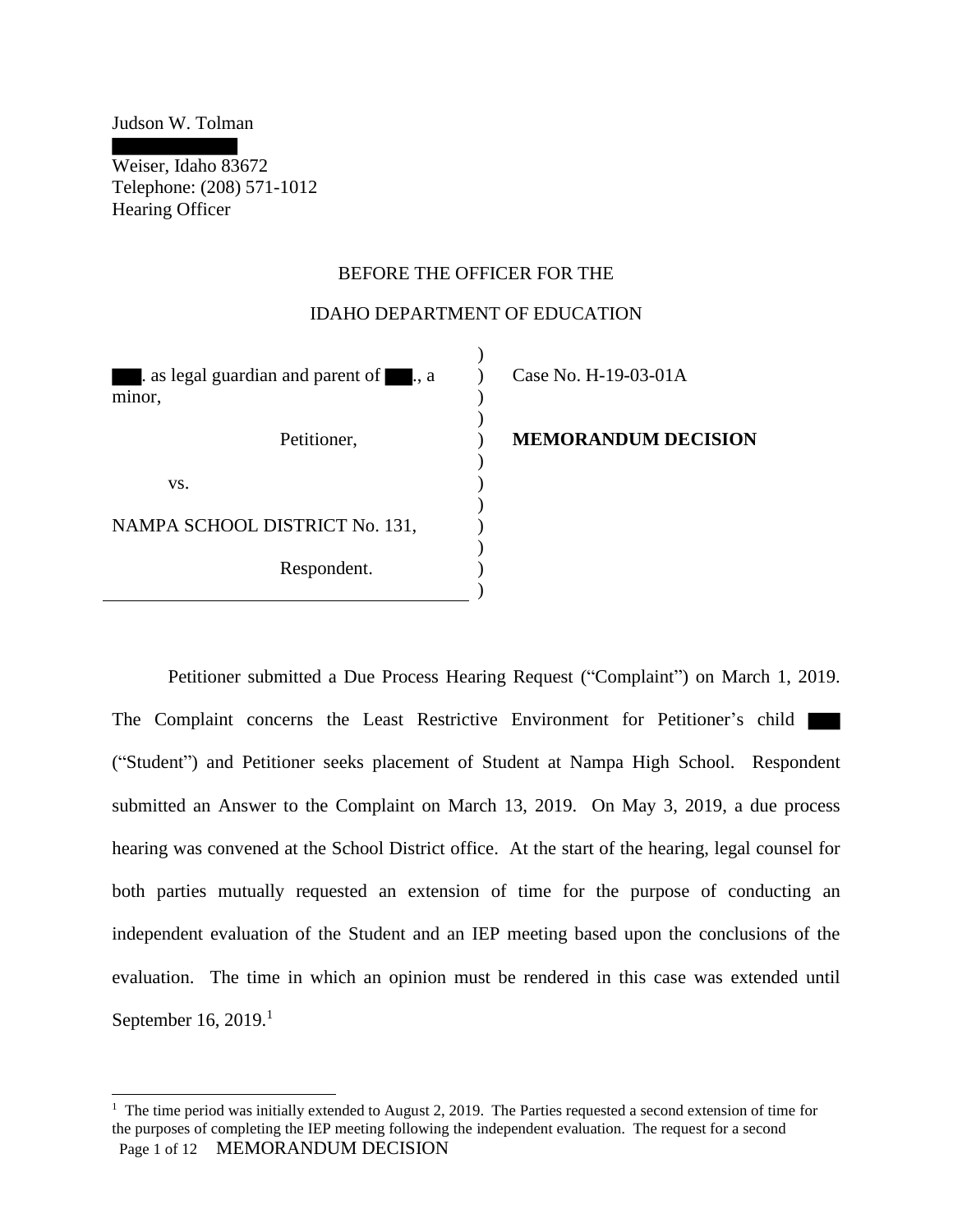A due process hearing was held on August 15, 2019. At the due process hearing, in support of Petitioner's case in chief the Petitioner/mother of the Student testified and Petitioner submitted two exhibits into evidence. In defense to the Complaint, Respondent called three witnesses and submitted 31 exhibits into evidence. Petitioner's and Respondent's exhibits were admitted into evidence by stipulation of the parties. Transcript ("TR.") 6:3-10. Following the due process hearing each party submitted written closing arguments.

Although all exhibits and testimony were considered, those exhibits and witness testimony referenced in the findings and conclusions below were considered relevant, credible and given appropriate weight in rendering this Memorandum Decision.

#### **ISSUE**

Petitioner asserts that Student has been denied a Free and Appropriate Public Education ("FAPE") due to the School District violation of the Least Restrictive Environment ("LRE") requirements of the Individuals with Disabilities Education Act ("IDEA"). Specifically, the issue raised by Petitioner's Complaint is whether Student was denied FAPE by the School District's determination that Gateways Secondary School ("Gateways"), rather than Nampa High School, is the Student's LRE.

#### **BURDEN OF PROOF**

"The burden of proof in an administration hearing challenging an IEP is properly placed upon the party seeking relief." *Schaffer ex rel. Schaffer v. Weast*, 546 U.S. 49, 62, 126 S.Ct. 528, 163 L.Ed.2d 387 (2005). Commenting on Schaffer, the Ninth Circuit stated: "[T]he ordinary default rule [is] that plaintiffs bear the risk of failing to prove their claims, … [a]bsent some reason to believe that Congress intended otherwise, … we will conclude that the burden of

extension was granted and the time period for rendering a decision in this matter was extended to September 16, 2019.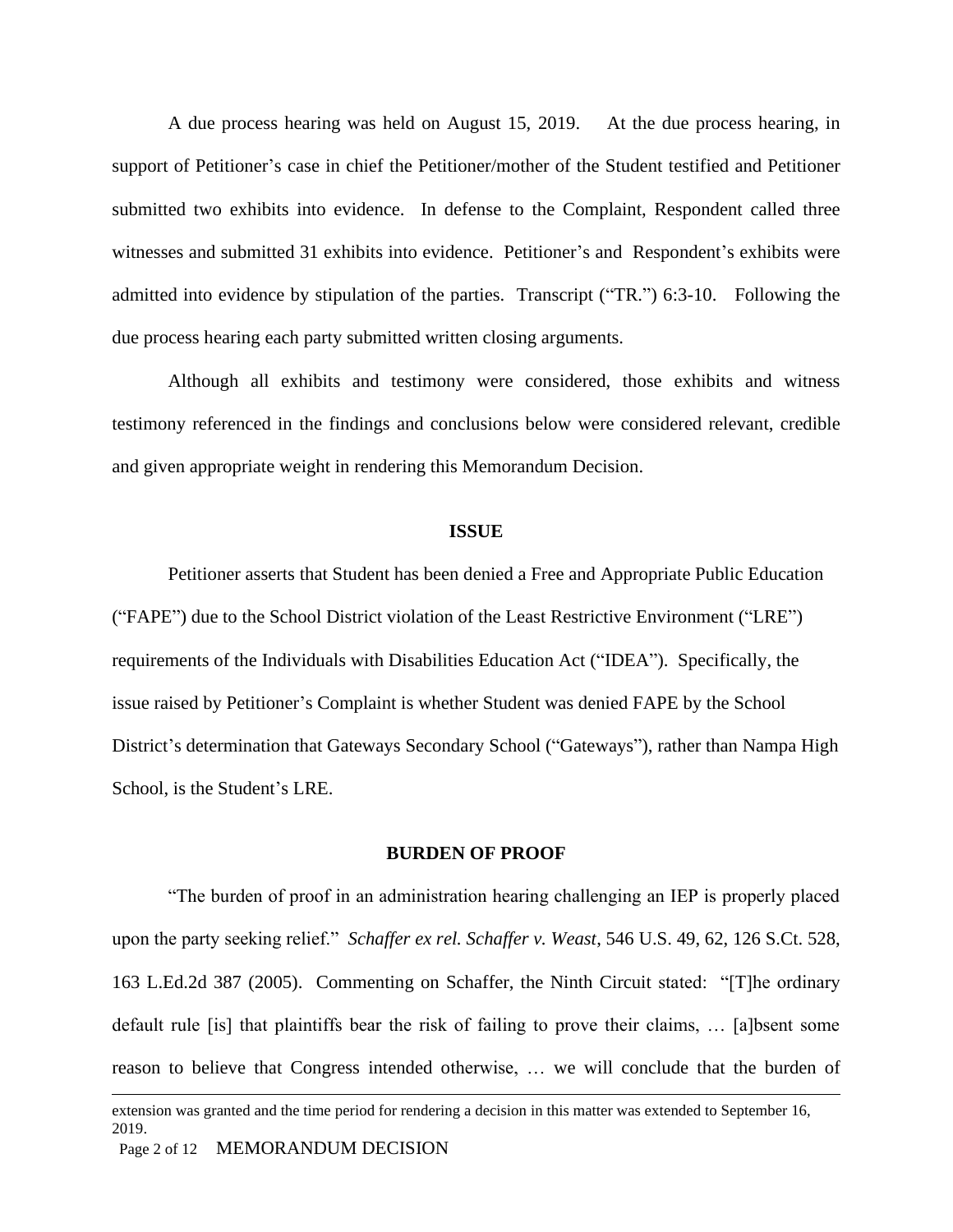persuasion lies where it usually falls, upon the party seeking relief." *Van Duyn v. Baker School Dist. 5J*, 502 F.3d 811, 820 (9<sup>th</sup> Cir. 2007).

Applying Schaffer, and the Ninth Circuit opinion in *Van Duyn*, Petitioner, as the party challenging the IEP and the only party seeking relief, bears the burden of proof on the issue for determination in this matter.

### **FINDINGS OF FACT**

- 1. Student is vears old and has been diagnosed with  $\blacksquare$ . TR. 9:10-14.
- 2. Student qualifies for special education under the IDEA. Exh. 102, 118, 129.
- 3. In August Student transferred into the Nampa School District from the West Ada School District. TR. 14:12-18.
- 4. At the West Ada School District Student was on an Individualized Education Plan ("IEP") which included a behavioral management plan and goals in the areas of social and emotional behavior, math, written language, communication and reading. TR. 14:19- 15:4.
- 5. Student lives in the geographic area for attending Nampa High School. TR. 11:10-13.
- 6. During the school year of 2017 2018, Student attended the grade at Nampa High School. TR. 9:5-9.
- 7. Beginning in April and May of 2017, at the end of Student's grade year at Nampa High School, Student started having behavioral problems of and which continued into the beginning of Student's year in the fall of 2018. TR. 9:22-10:2; 54:24-56:3.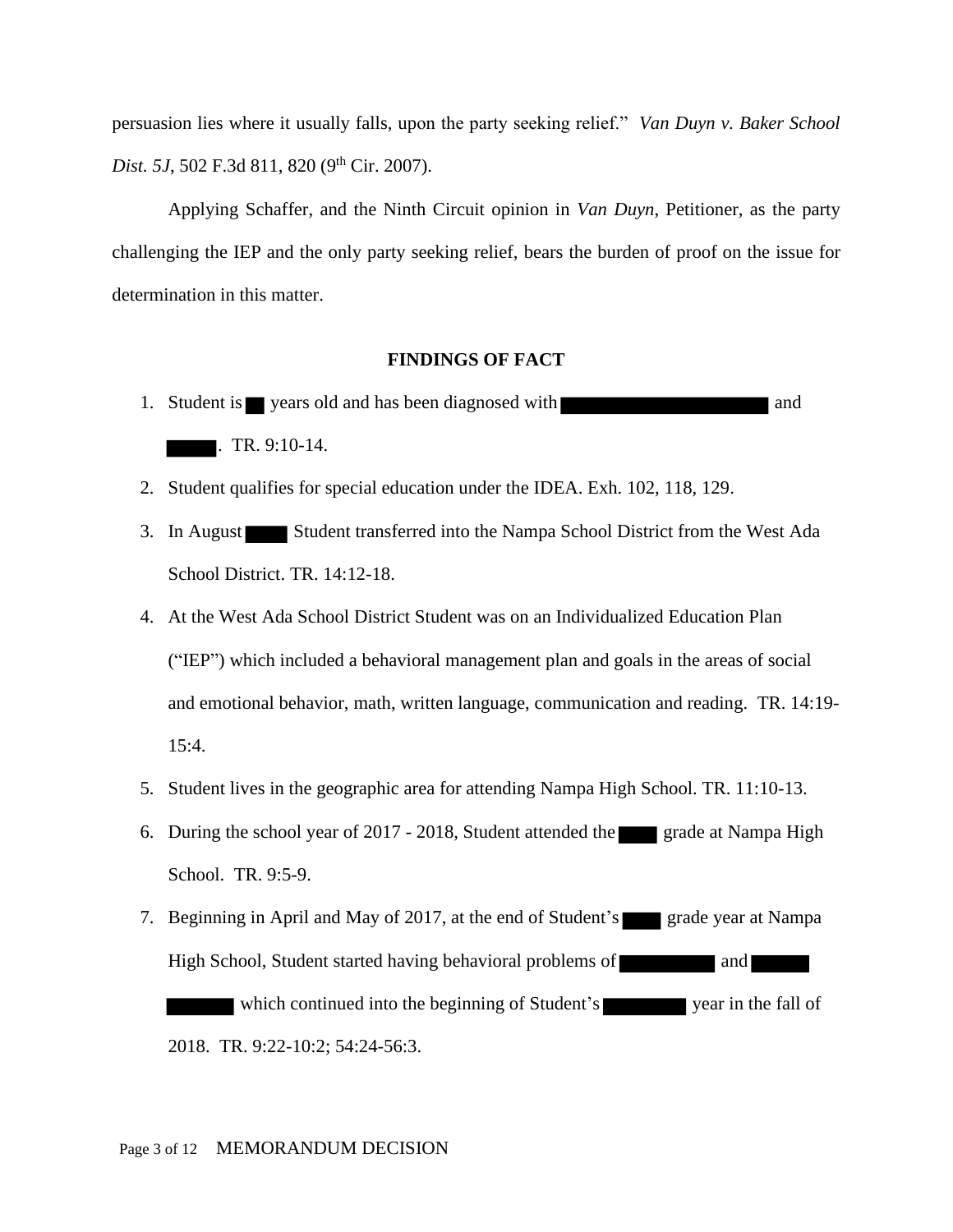- 8. In April and May 2017, Student had a few times when she was at school and made statements about **a contract to the statements** about **a** contract the several several in the several several times per day. TR. 17:21-18:10.
- 9. Petitioner consented to a Functional Behavioral Assessment ("FBA") of Student which was completed in May 2017. The FBA resulted in a Behavioral Intervention Plan ("BIP"). The BIP resulted in an amendment to Student's IEP in May 2017 which added CBRS services (one-on-one worker to assist Student). Petitioner agreed with the BIP and amendment to the IEP. TR. 18:16-20:13: Exh. 105, 106.
- 10. An IEP meeting was held on September 5, 2017, where the IEP team discussed various behavior supports that had been attempted for the Student and that these supports were not working. At the meeting it was agreed that Student would attend a self-contained classroom and Student's work would be brought to her. Petitioner attended this IEP meeting.
- 11. On September 6, 2017, Student attempted to leave the Nampa High School campus multiple times and threatened physical harm to school staff. TR. 22:7-23:2.
- 12. An IEP meeting was held on September 8, 2017, to discuss Student's behaviors and placement options. Petitioner attended this meeting. TR. 24:19-27:8.
- 13. Another IEP meeting was held on September 15, 2017. At this meeting, placement at Gateways was discussed and offered to Petitioner as the Student's LRE. TR. 27:13-23; 66:19-70:4; Exh. 109, 110.
- 14. Student was
	- TR. 24:16-18; 27:16-18.
- 15. On September 29, 2017, Petitioner reported that Student was not better since leaving the

**Example 2.5 and that Student**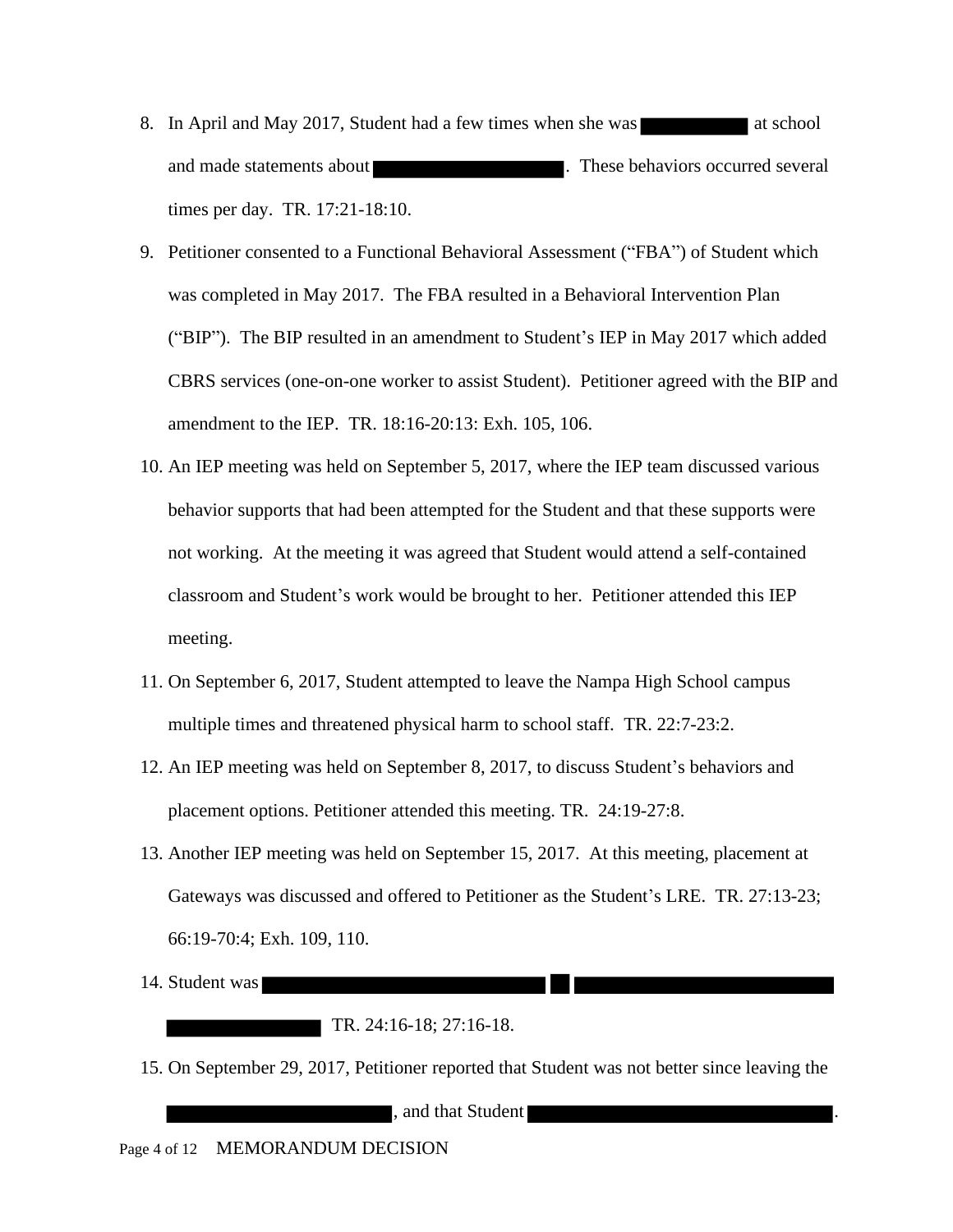Petitioner further reported an incident when Student had a

Police were called and Student was taken . TR. 29:10-30:10; Exh. 112.

- 16. On November 10, 2017, the parties participated in a mediation session and entered into agreement to place Student at Gateways beginning November  $15<sup>th</sup>$ . The mediation agreement also provided that transitioning Student back to Nampa High School could be discussed when Student showed sufficient progress with consistent positive behaviors. TR. 30:14-31:15; Exh. 115.
- 17. Gateways monitors student progress with consistent positive behaviors through a level monitoring process where students begin at level 1 and progress to level 4. Students progress to the next level by showing consistent positive behavior over a four-week period. When a student reaches then Gateways begins working with the student, family and local schools for the student's transition back to the local public school. TR. 96:13-98:22; Exh. 124.
- 18. Petitioner was informed about Gateway's level monitoring process at the mediation session and in April 2018 after Student began attending Gateways. TR. 98:23- 99:14;100:17-101:23.
- 19. Student did not begin attending Gateways until **19.** Student and then attended only sporadically. Student last attended Gateways in . TR. 31:16-32:3; 34:17-25; 102:2-18; 111:10-16; 122:19-124:1; Exh.116.
- 20. Student did not progress from **before Student stopped attending Gateways.** TR.102:19-103:1; Exh. 116.
- Page 5 of 12 MEMORANDUM DECISION 21. An IEP meeting was held in **at which Petitioner requested that Student be** placed back in Nampa High School. The School District explained reasons for their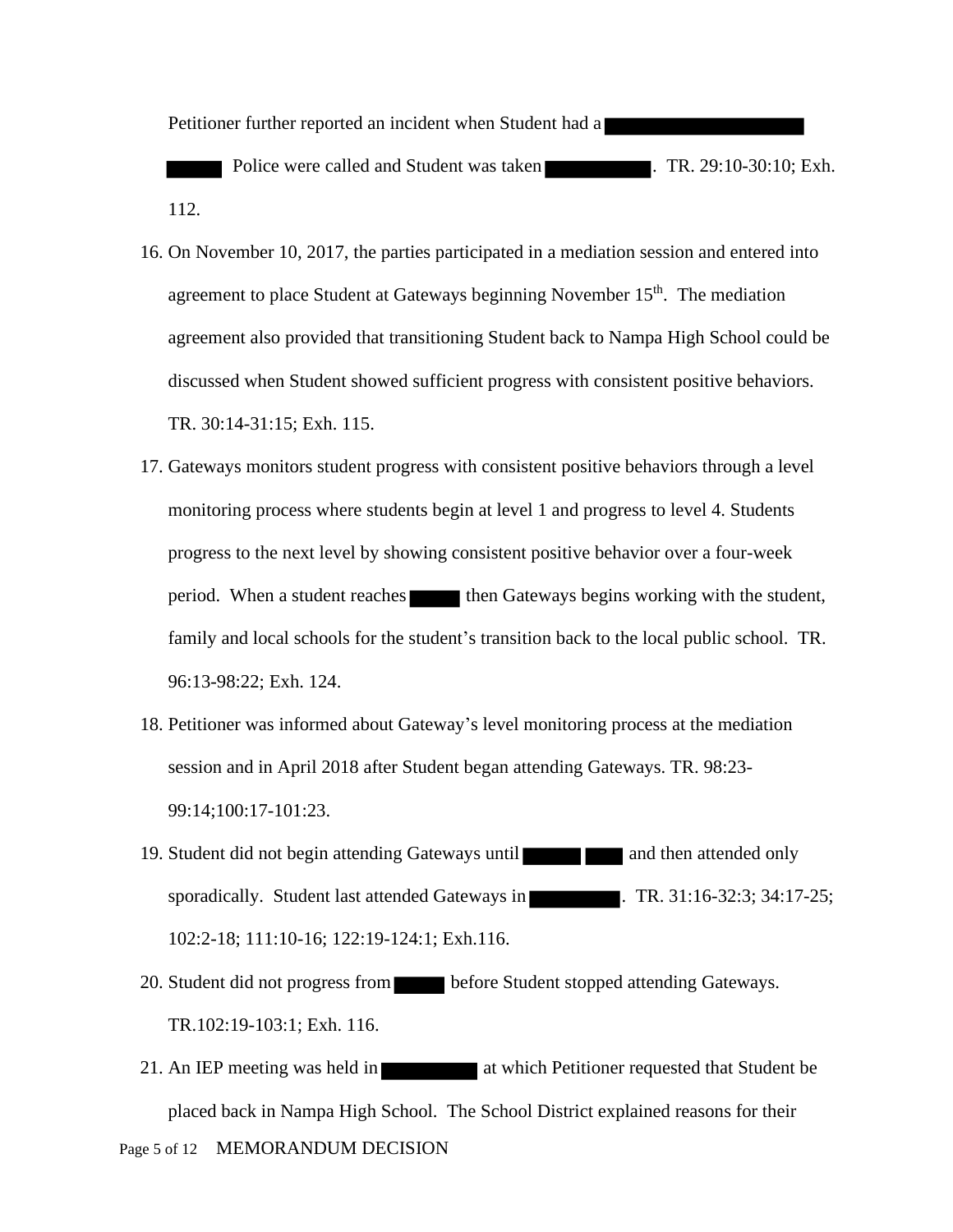concerns for placing Student at Nampa High School, namely,

 and lack of data to understand whether changes in Student's medications had effected Student's behaviors. Petitioner told the IEP team that medication changes had made significant changes in Student's behaviors. No medical information was provided to the IEP team to support Petitioner's claim that Student's behaviors had changed. TR. 35:1-36:25.

- 22. Student last attended school in August 2018. TR. 41:1-6.
- 23. Since August 2018, Student has not attended any type of activity where Student has been involved with other individuals, other than siblings, who are the Student's age. TR 41:7- 22; 46:22-47:6; 76:23-77:23.
- 24. Student currently suffers from anxiety and depression. TR. 11:1-4; 40:1-14; Exh. 2.
- 25. The district provides a Emotional/Behavioral Disorder Program ("E/BD") at Gateways and Columbia High School. TR. 80:7-17; 85:15-20.
- 26. Student's IEP, from the July meetings, shows IEP team considered placement options for Student and determined that Student's LRE to be Columbia High School. TR. 124:18-126:1; 135:10-139:1; Exh. 129.
- 27. Nampa High School does not have an E/BD program. TR. 141:6-7.
- 28. Nampa High School does not have the classroom environment Student needs to attain Student's behavior goals. Gateways and Columbia High School have the environment needed to support Student in attaining Student's behavior goals. TR. 141:13-18.

#### **CONCLUSIONS OF LAW**

Page 6 of 12 MEMORANDUM DECISION The purpose of the IDEA is, among other things, to provide all children with disabilities a FAPE that emphasizes special education and related services designed to meet their unique needs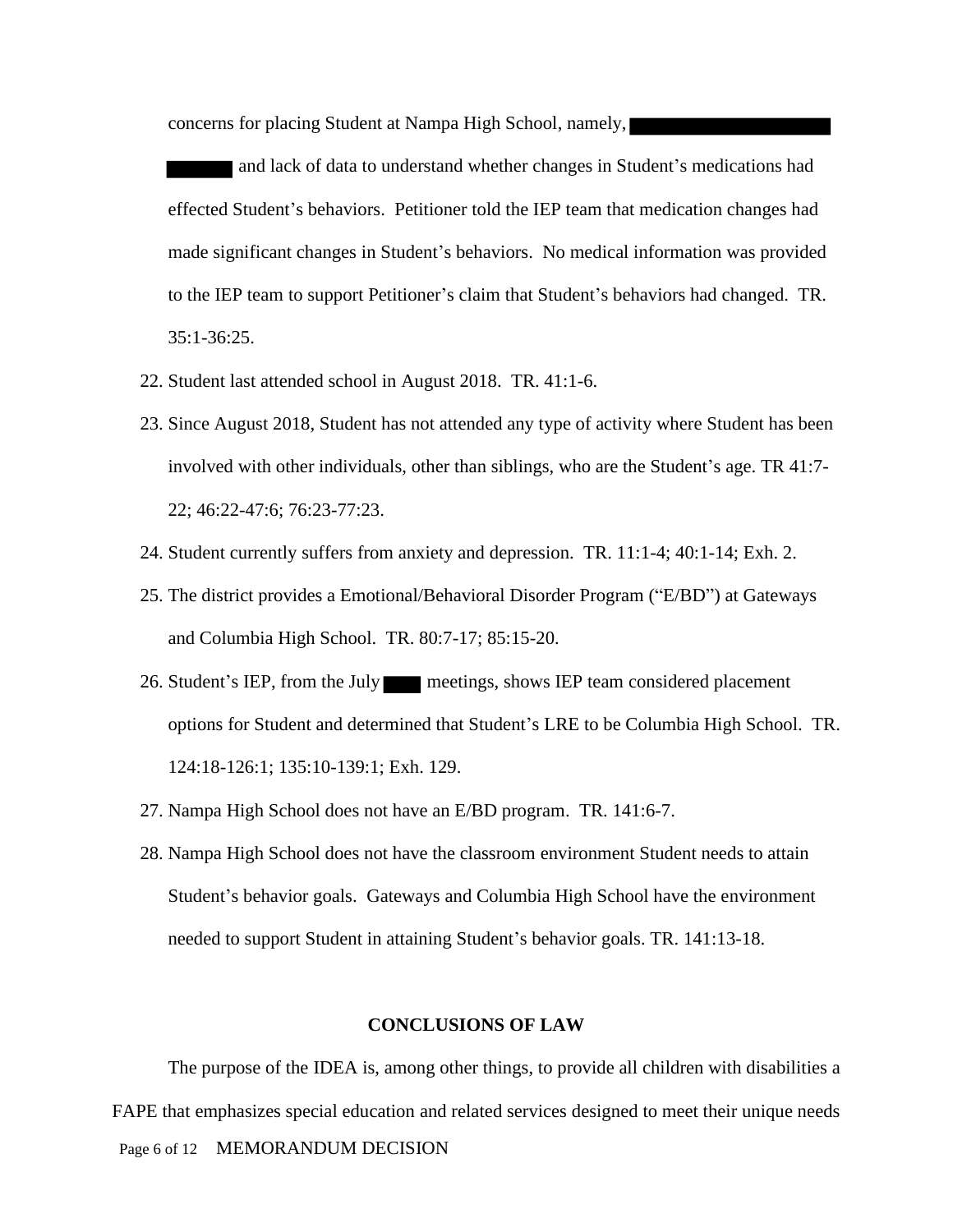and prepare them for further employment and independent living; to ensure that the rights of children with disabilities and parents of such children are protected; and to assist States, localities, educational service agencies, and Federal agencies to provide for the education of all children with disabilities. 20 U.S.C.  $\S$  1400(d)(1)(A)-(C).

In *Endrew F. v. Douglas County School District*, 137 S.Ct. 988 (2017), the U.S. Supreme Court stated, in relevant part, that to meet its substantive obligation under the IDEA a school must offer an IEP "reasonably calculated to enable a child to make progress appropriate in light of the child's circumstances." The IDEA states that instruction needs to be offered in a manner that is specifically designed to meet a child's needs through an individualized program. It needs to take into consideration the child's present levels of achievement and potential for growth. The "adequacy of an IEP turns on the unique circumstances of the child for whom it was created." Id.

The IDEA requires that school districts should provide students with disabilities the opportunity to learn in the Least Restrictive Environment ("LRE") meaning:

> To the maximum extent appropriate, children with disabilities, including children in public or private institutions or other care facilities, are educated with children who are not disabled, and special classes, separate schooling, or other removal of children with disabilities from the regular educational environment occurs only when the nature or severity of the disability of a child is such that education in regular classes with the use of supplementary aids and services cannot be achieved satisfactorily. 20 U.S.C. §1412(a)(5)(A); 34 CFR § 300.114.

> In determining the educational placement of a child with a disability, including a preschool child with a disability, each public agency must ensure that –

- (a) The placement decision –
- (1) Is made by a group of persons, including the parents, and other persons knowledgeable about the child, the meaning of the evaluation data, and the placement options; and
- (2) Is made in conformity with the LRE requirements.
- (b) The child's placement –
- (1) Is determined at least annually;
- (2) Is based on the child's IEP; and
- (3) Is as close as possible to the child's home;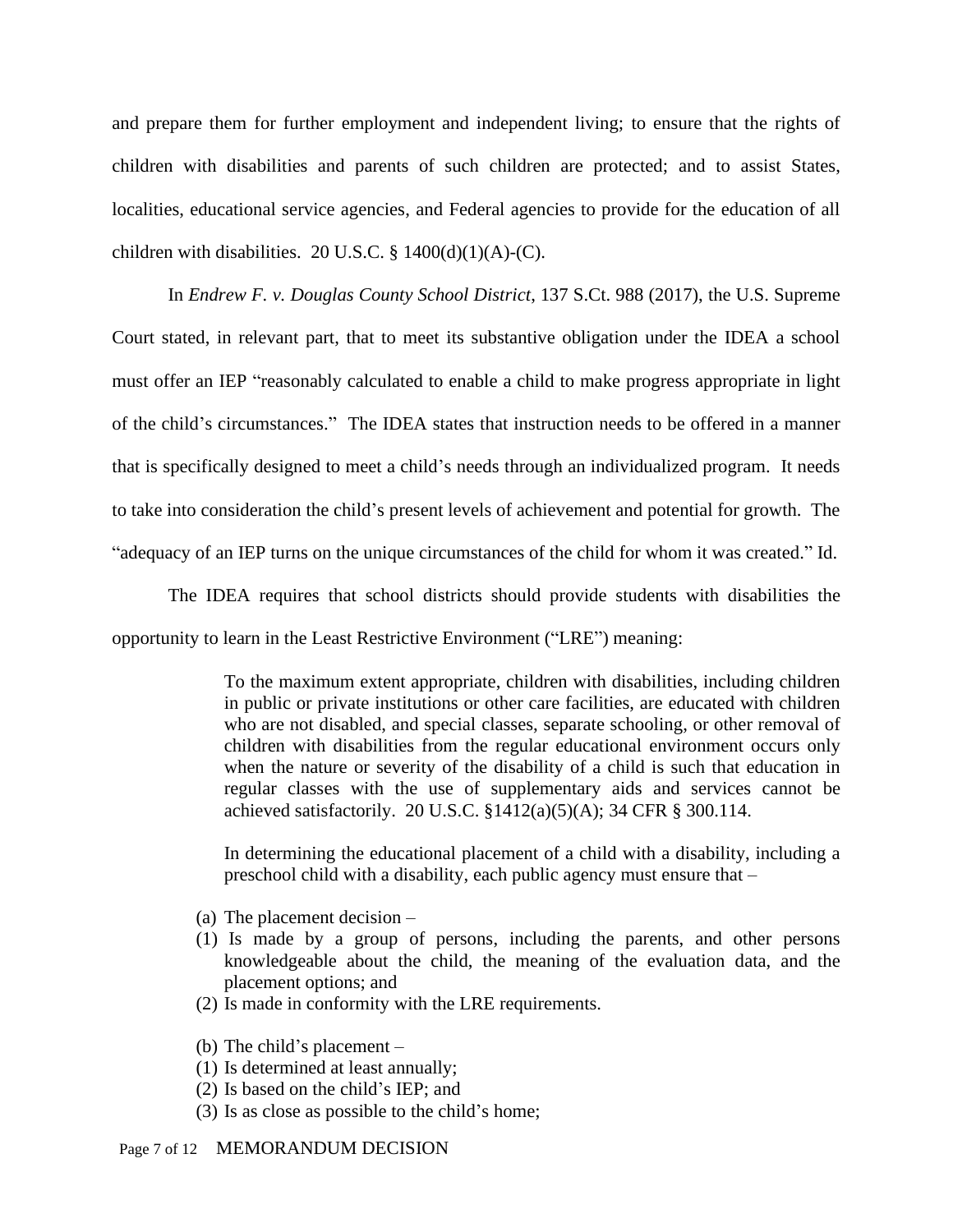- (c) Unless the IEP of a child with a disability requires some other arrangement, the child is educated in the school that he or she would attend if nondisabled;
- (d) In selecting the LRE, consideration is given to any potential harmful effect on the child or on the quantity of services that he or she needs; and
- (e) A child with a disability is not removed from education in age-appropriate regular classrooms solely because of needed modifications in the general education curriculum. 34 CFR § 300.116.

In *Letter to Cohen*, 25 IDELR 516 (OSEP 1996), the U.S. Department of Education,

Office of Special Education Programs ("OSEP") stated that the law requires that "first consideration" must be given to placement in a regular classroom with any necessary supplemental aids and services to make that placement successful before considering more restrictive placement.

Further, OSEP stated that a school district may have two or more equally appropriate locations that meet a student's special education and related services needs and school administrators should have the flexibility to assign a student to a particular school or classroom, provided that decision is consistent with the IEP team's determination of placement.

The Ninth Circuit Court of Appeals has adopted a four-factor balancing test for determining whether a Student's placement is the appropriate LRE:

- (1) The educational benefit of placement full-time in a regular class;
- (2) The non-academic benefits of such placement;
- (3) The effect of the student on the teacher and children in the regular class; and
- (4) The costs involved. *Sacramento City Unified School District v. Holland*, 14 F.3d 1398, 20 IDELR 812 (9th Cir. 1994).

The above legal framework of statutes, caselaw, regulations and administrative guidance are applied to the facts of this case as follows:

A. Petitioner failed to establish that Nampa School District is Student's appropriate LRE.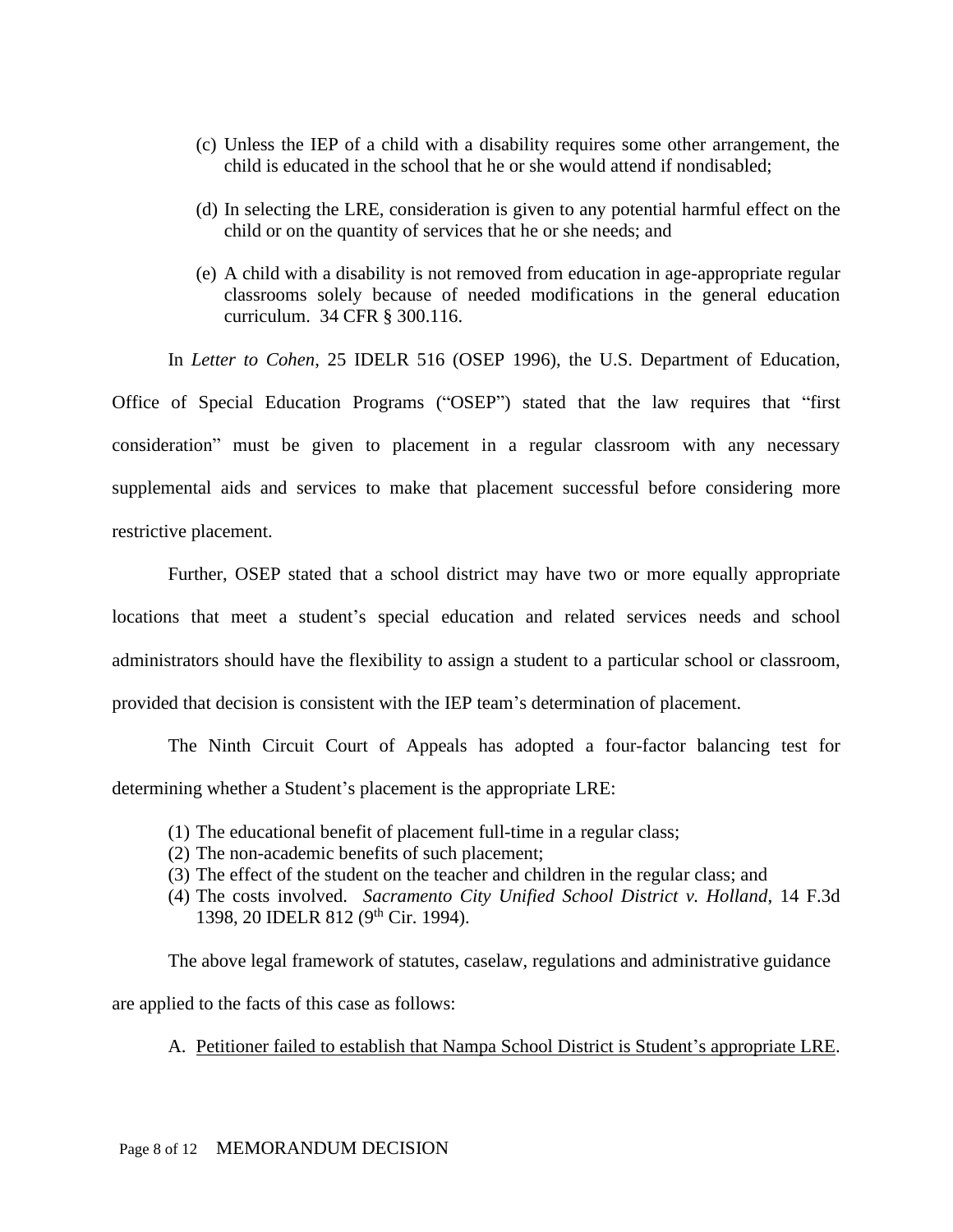Petitioner agreed with and entered into a mediation agreement for Student's placement at Gateways in 2017. Petitioner testified that since March 2018, when Student stopped attending Gateways, there have been significant changes in Student's behavior warranting a change in placement from Gateways to Nampa High School. The significant changes being that Student positive behavior in the home setting due to medication changes. Petitioner presented two exhibits consisting of Student's medical visit notes for the period of

**These visit notes show that Student consistently reported** during this period, and that Student also reported in September, October, December 2018, and in January, February, April 2019. No evidence presented by Petitioner, in the form of testimony or documentation, refutes the LRE determination made by Respondent in **EXECUTE:** The or shows that a change in LRE is warranted under the IDEA or the Ninth Circuit's four-factor balancing test for determining Student's LRE. Petitioner's evidence makes no reference to any academic or non-academic benefits to Student's change in placement from Gateways to Nampa High School. Nor does Petitioner's evidence address the effect student's change in placement would have upon the teachers and other students. Further, no evidence was presented showing any procedural problem by Respondent in making the LRE determination. Accordingly, Petitioner failed to meet the burden of proof establishing that Respondent's LRE determination was inappropriate or that Nampa High School, rather than Gateways, is the Student's appropriate LRE.

## B. Respondent's LRE determination is appropriate under the Ninth Circuit's four-factor balancing test.

Weighing the Ninth Circuit's four-factor balancing test with the evidence presented by both Petitioner and Respondent tips the scales heavily in support of Respondent's LRE determination.

### Page 9 of 12 MEMORANDUM DECISION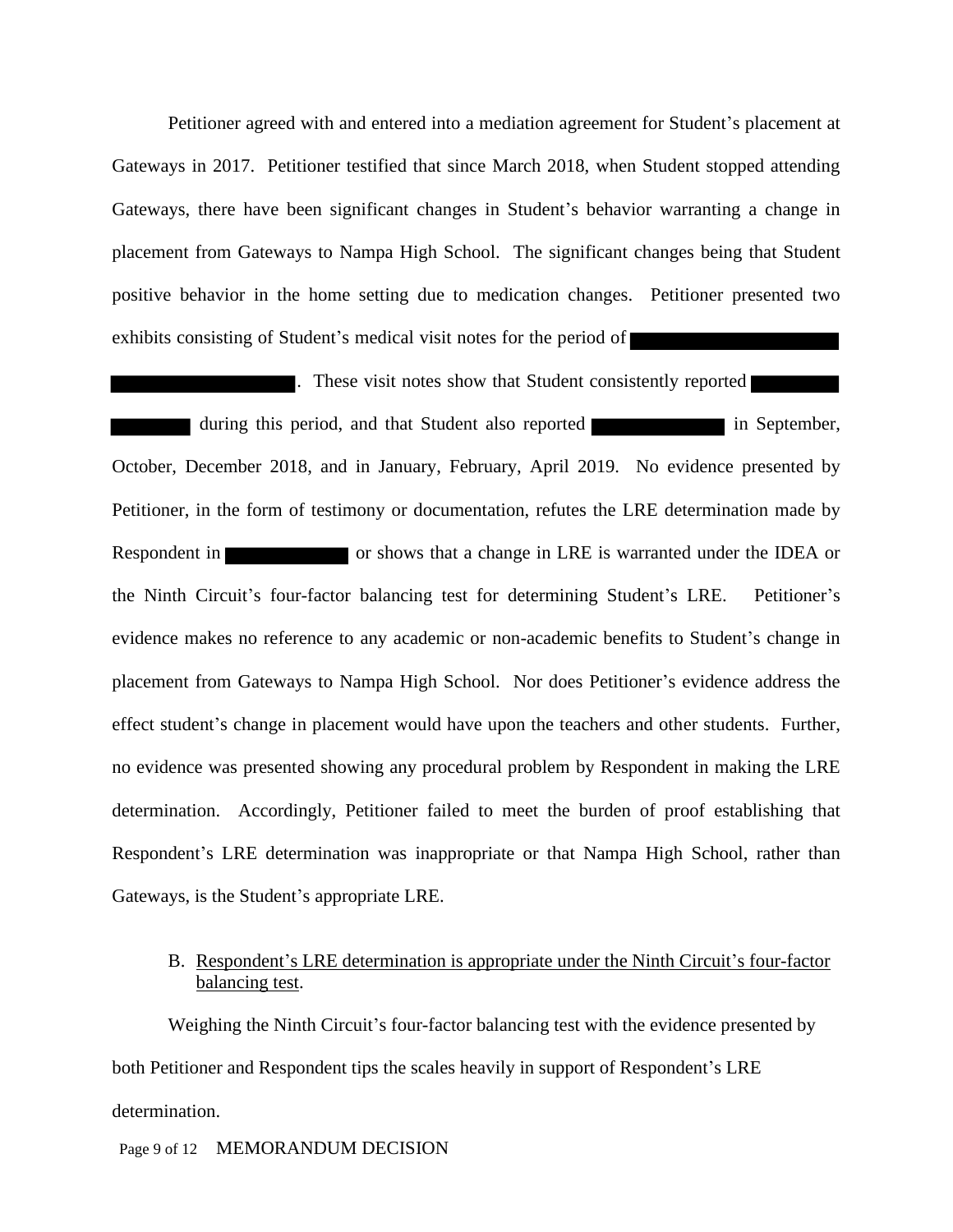- (1) Educational benefits: Petitioner and Mrs. Cook, Principal for Gateways, testified that Student did well when attending Gateways. Petitioner specifically testified that the Student did well both academically and behaviorally at Gateways. TR. 32:4-15. This testimony was supported by that of Mrs. Cook. TR. 101:24-102:1.
- (2) Non-academic benefits: Respondent presented evidence that the Gateways campus posed less of a safety risk for the Student and that the student to teacher ratio was much smaller so that Student could obtain more individualized attention. Gateways also has an E/BD program to support Student's behavioral needs. Nampa High School does not have an E/BD program.
- (3) Effect on teachers and students: While at Nampa High School Student exhibited behaviors of self-harm and threatened harm to others. Since Student stopped attending Gateways in March 2018, Student has had no interaction with social or peer groups which could indicate improved behaviors such that Student would not pose a safety risk to the Student or others when placed in a public school setting. Student's placement at Gateways allows Student to exhibit, and Respondent to monitor, the Student's consistent, positive behaviors. Student's progression through Gateways level monitoring process allows Student to transition from Gateways to Nampa High School when Student can safely participate in classroom setting.

The evidence in this case shows that Respondent considered and weighed elements of the Ninth's Circuit's four-factor balancing test in determining that Student's LRE is Gateways.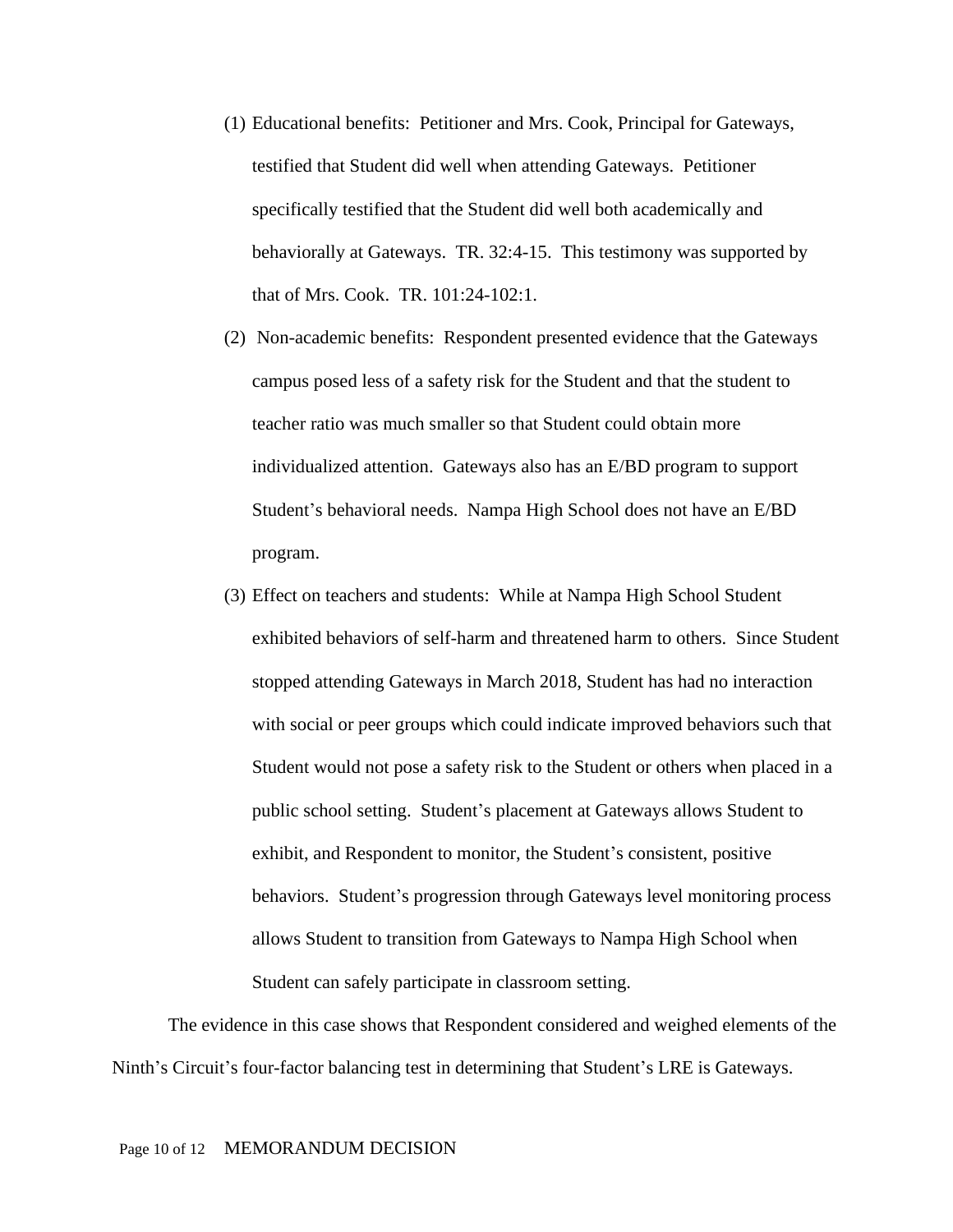#### **CONCLUSION**

For the reasons stated above, Petitioner's Complaint, including the relief requested

therein. is DENIED.

So ORDERED this 9th day of September, 2019.

 $\sqrt{s/}$ Hearing Officer

### **NOTICE**

Any party aggrieved by the findings and decision herein has the right to bring a civil action with respect to the due process complaint notice requesting a due process hearing under 20 U.S.C.  $§1415(i)(1)$ . The action may be brought in any State court of competent jurisdiction or in a district court of the United States without regard to the amount in controversy. (See 20 U.S.C. §1415(1)(2)). 20 U.S.C. §1415(i)(2)(a) provides that: Time limitation: The party bringing the action shall have 90 days from the date of this decision to file a civil action**, or if the State has an explicit time limitation for bringing civil actions under Part B of the Act, in the time allowed by State law. (Emphasis Added)**. IDAPA 08.02.03.109.05(g) provides that "An appeal to civil court must be filed within forty-two (42) calendar days from the date of issuance of the hearing officer's decision."